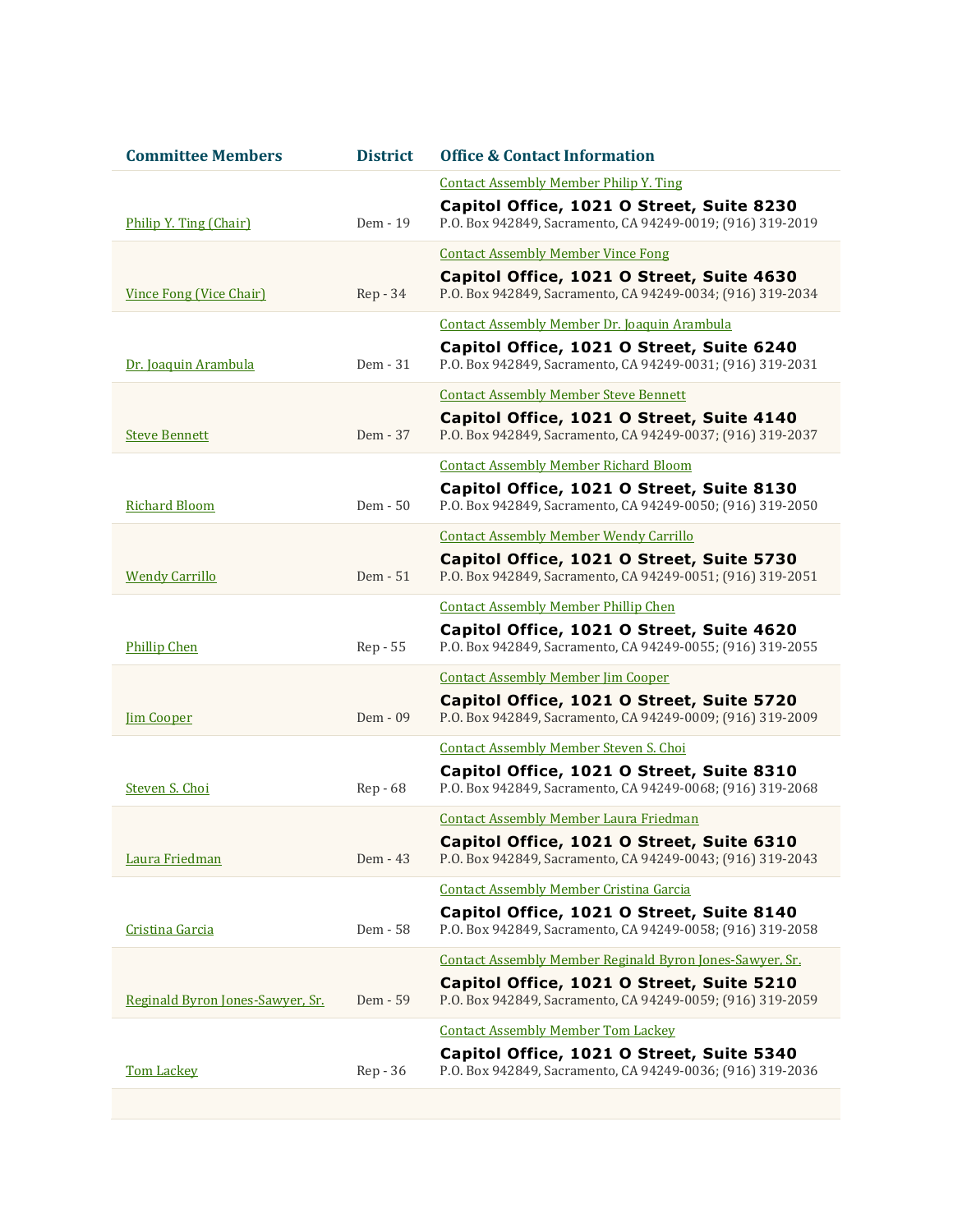| <b>Committee Members</b>       | <b>District</b> | <b>Office &amp; Contact Information</b>                                                                 |
|--------------------------------|-----------------|---------------------------------------------------------------------------------------------------------|
| Alex Lee                       | Dem - 25        | <b>Contact Assembly Member Alex Lee</b>                                                                 |
|                                |                 | Capitol Office, 1021 O Street, Suite 6330<br>P.O. Box 942849, Sacramento, CA 94249-0025; (916) 319-2025 |
|                                |                 | <b>Contact Assembly Member Devon J. Mathis</b>                                                          |
| Devon J. Mathis                | Rep - 26        | Capitol Office, 1021 O Street, Suite 5530<br>P.O. Box 942849, Sacramento, CA 94249-0026; (916) 319-2026 |
|                                |                 | <b>Contact Assembly Member Kevin McCarty</b>                                                            |
| <b>Kevin McCarty</b>           | Dem - 07        | Capitol Office, 1021 O Street, Suite 4250<br>P.O. Box 942849, Sacramento, CA 94249-0007; (916) 319-2007 |
|                                |                 | <b>Contact Assembly Member Jose Medina</b>                                                              |
| <b>Jose Medina</b>             | Dem - 61        | Capitol Office, 1021 O Street, Suite 6210<br>P.O. Box 942849, Sacramento, CA 94249-0061; (916) 319-2061 |
|                                |                 | <b>Contact Assembly Member Kevin Mullin</b>                                                             |
| <b>Kevin Mullin</b>            | Dem - 22        | Capitol Office, 1021 O Street, Suite 8320<br>P.O. Box 942849, Sacramento, CA 94249-0022; (916) 319-2022 |
|                                |                 | <b>Contact Assembly Member Adrin Nazarian</b>                                                           |
|                                |                 | Capitol Office, 1021 O Street, Suite 6230                                                               |
| <b>Adrin Nazarian</b>          | Dem - 46        | P.O. Box 942849, Sacramento, CA 94249-0046; (916) 319-2046                                              |
|                                |                 | <b>Contact Assembly Member Patrick O'Donnell</b>                                                        |
| Patrick O'Donnell              | Dem - 70        | Capitol Office, 1021 O Street, Suite 4510<br>P.O. Box 942849, Sacramento, CA 94249-0070; (916) 319-2070 |
|                                |                 | <b>Contact Assembly Member Jim Patterson</b>                                                            |
| <b>Im Patterson</b>            | Rep - 23        | Capitol Office, 1021 O Street, Suite 4310<br>P.O. Box 942849, Sacramento, CA 94249-0023; (916) 319-2023 |
|                                |                 | <b>Contact Assembly Member James C. Ramos</b>                                                           |
| James C. Ramos                 | Dem - 40        | Capitol Office, 1021 O Street, Suite 4110<br>P.O. Box 942849, Sacramento, CA 94249-0040; (916) 319-2040 |
|                                |                 | <b>Contact Assembly Member Eloise Gómez Reves</b>                                                       |
| Eloise Gómez Reves             | Dem - 47        | Capitol Office, 1021 O Street, Suite 8210<br>P.O. Box 942849, Sacramento, CA 94249-0047; (916) 319-2047 |
|                                |                 | <b>Contact Assembly Member Luz M. Rivas</b>                                                             |
| Luz M. Rivas                   | Dem - 39        | Capitol Office, 1021 O Street, Suite 6140<br>P.O. Box 942849, Sacramento, CA 94249-0039; (916) 319-2039 |
|                                |                 | <b>Contact Assembly Member Blanca E. Rubio</b>                                                          |
| Blanca E. Rubio                | Dem - 48        | Capitol Office, 1021 O Street, Suite 5140<br>P.O. Box 942849, Sacramento, CA 94249-0048; (916) 319-2048 |
|                                |                 | <b>Contact Assembly Member Thurston "Smitty" Smith</b>                                                  |
| <b>Thurston "Smitty" Smith</b> | Rep - 33        | Capitol Office, 1021 O Street, Suite 4320<br>P.O. Box 942849, Sacramento, CA 94249-0033; (916) 319-2033 |
|                                |                 | <b>Contact Assembly Member Mark Stone</b>                                                               |
| <b>Mark Stone</b>              | Dem - 29        | Capitol Office, 1021 O Street, Suite 5740                                                               |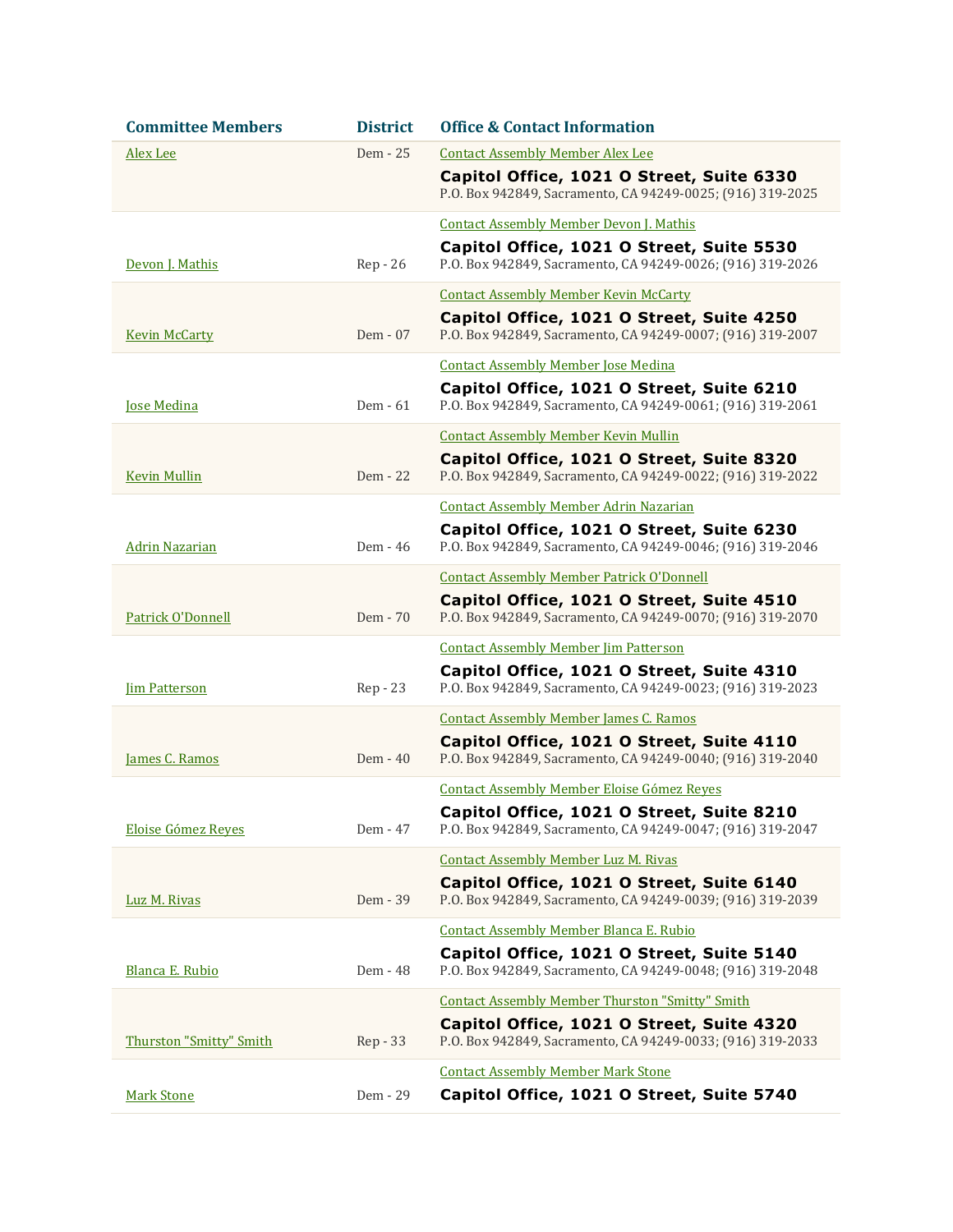| <b>Committee Members</b> | <b>District</b> | <b>Office &amp; Contact Information</b>                                                                 |
|--------------------------|-----------------|---------------------------------------------------------------------------------------------------------|
|                          |                 | P.O. Box 942849, Sacramento, CA 94249-0029; (916) 319-2029                                              |
|                          |                 | Contact Assembly Member Marie Waldron                                                                   |
| Marie Waldron            | Rep - 75        | Capitol Office, 1021 O Street, Suite 4540<br>P.O. Box 942849, Sacramento, CA 94249-0075; (916) 319-2075 |
|                          |                 | <b>Contact Assembly Member Buffy Wicks</b>                                                              |
| <b>Buffy Wicks</b>       | Dem - 15        | Capitol Office, 1021 O Street, Suite 4240<br>P.O. Box 942849, Sacramento, CA 94249-0015; (916) 319-2015 |
|                          |                 | <b>Contact Assembly Member Jim Wood</b>                                                                 |
| Iim Wood                 | $Dem - 02$      | Capitol Office, 1020 N Street, Room 390<br>P.O. Box 942849, Sacramento, CA 94249-0002; (916) 319-2002   |

## **Committee Staff**

**Assembly Budget Committee State Capitol, Room 6026 916-319-2099**

Chief Consultant Christian Griffith [Christian.Griffith@asm.ca.gov](mailto:Christian.Griffith@asm.ca.gov)

Deputy Chief Consultant Nicole Vazquez [Nicole.Vazquez@asm.ca.gov](mailto:Nicole.Vazquez@asm.ca.gov)

Lead Committee Secretary Irene Villarruz [Irene.Villarruz@asm.ca.gov](mailto:Irene.Villarruz@asm.ca.gov)

Committee Secretary Marco Rodriguez [Marco.Rodriguez@asm.ca.gov](mailto:Marco.Rodriguez@asm.ca.gov)

Committee Assistant Juan Cervantes [juan.cervantes@asm.ca.gov](mailto:juan.cervantes@asm.ca.gov)